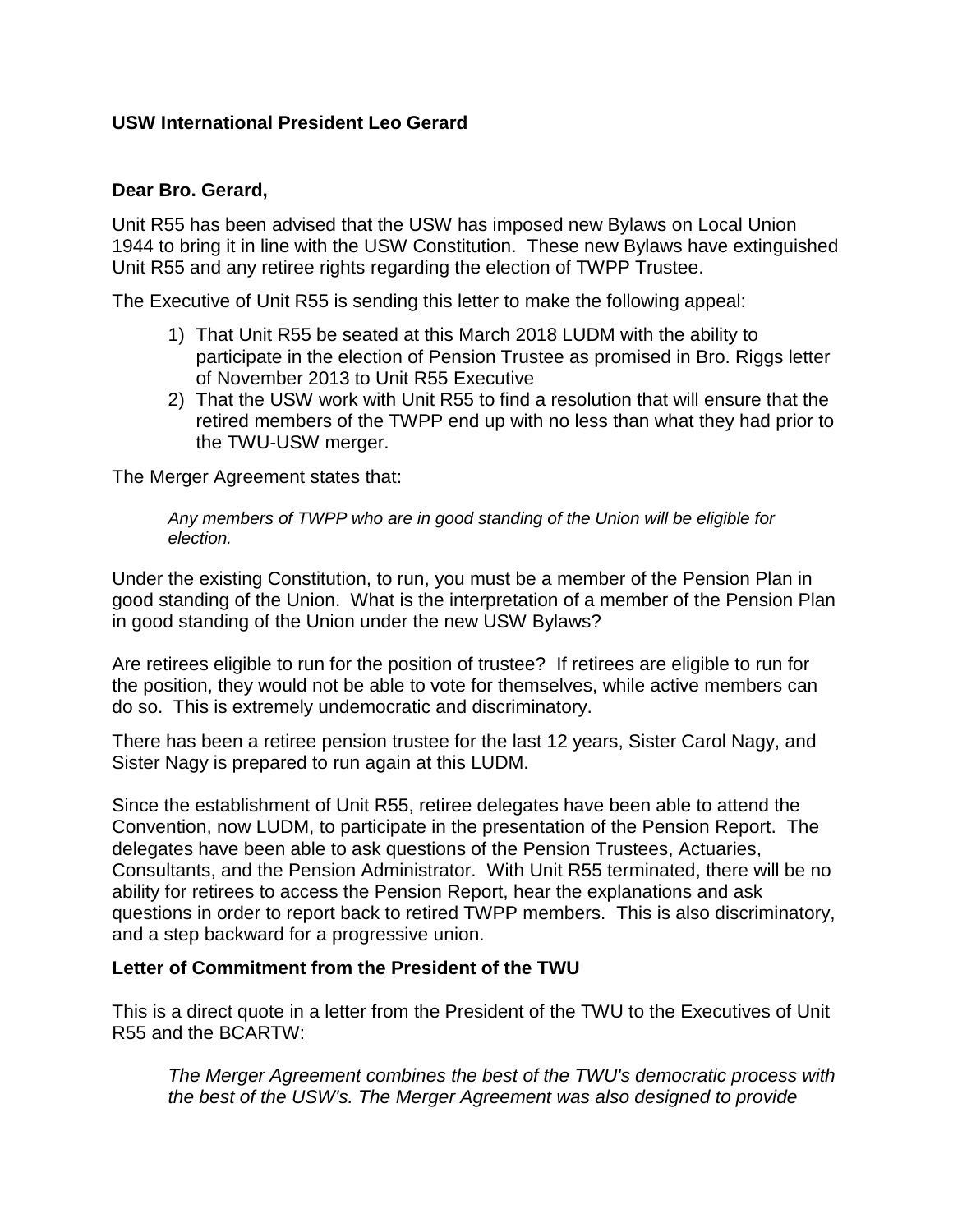*security for key foundations of the TWU, including preserving the role of Local R55 in pension trustee selection.*

The President of the TWU, now President of USW Local 1944, made a commitment to the retired members of the Union who are members of the TWPP. If this commitment is not honored, there is no reason to believe that any commitments, past or future, will be honored in any agreements, and this will reflect on the USW.

The commitment of the President of the TWU to work with Unit R55 to preserve the role of retirees in the selection of pension trustees has never been followed up on by the TWU.

*Therefore, upon successful ratification of the merger, I will obtain the approval of the National Executive Council to appoint a committee to consider options that will ensure that the voice and responsibilities of Local R55 in respect of pension trustees are maintained. The committee will be comprised of members of Local R55, the TWU Merger Negotiations Committee, the TWU Constitution Committee, trustees of the TWPP and any other appropriate groups*.

The committee's task will be to consider ways to blend the exciting advent of *more membership democracy (with our new one-member-one-vote elections for all executive positions) with the traditional role of Convention (with its delegated system of elections for both pension trustees and officers). While the delegates to our 2014 Convention will ultimately-decide how to do this based on what makes the best sense for retirees and for continued success of the TWPP, my position as TWU President will be that the input of retirees will in no way be eroded. To be clear, it is my intent to ensure that Local R55 will end up with no less than what they had prior to the TWU-USW Merger.*

The Executive of Unit R55 is appealing to the USW to stand behind the commitment made to the retirees and work with Unit R55 to find a way to ensure that retirees do not end up with less than what they had prior to the TWU-USW merger.

#### **Democracy in the USW**

The main reason that the USW was the successful candidate for the merger with the TWU was the perceived internal democracy of the organization.

The imposition of Bylaws without a vote of the LUDM delegates and the members is not

the democracy that we were led to expect from the USW.

If the USW, by the imposing of new Bylaws, disallows the ability of TWPP retiree representatives to vote for their Pension Trustees or eliminates the ability of a retiree to run for the position of Pension Trustee, this is a disenfranchisement of not only existing retired members of the TWPP, but also future retiree members.